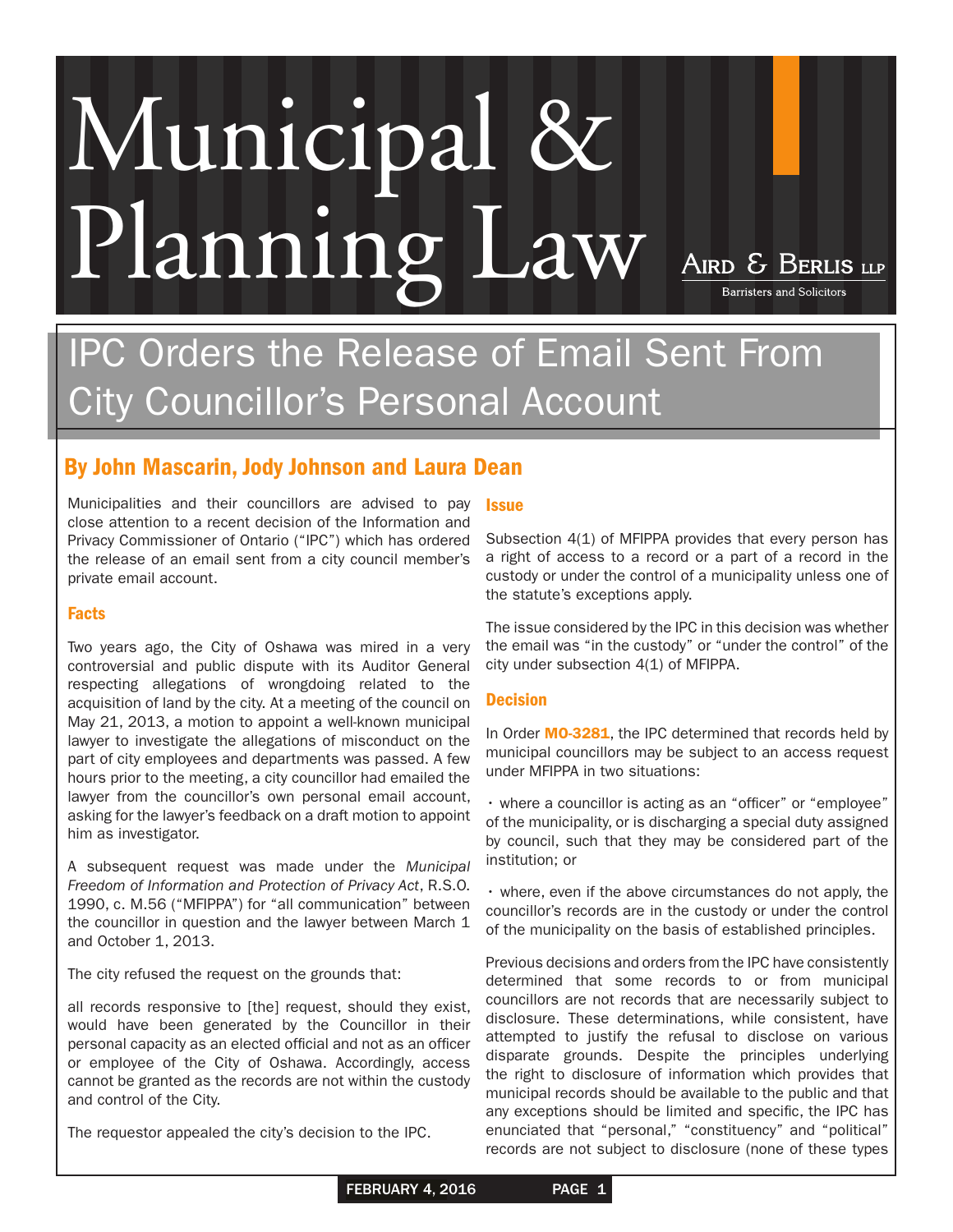of records are expressly set out in any exemptions under MFIPPA).

Many decisions have held that councillor records are not in the custody and under the control of the municipality because municipal councillors are not considered employees or officers of the municipality. Where a councillor may be acting as an officer or employee of the municipality, however, related records may become subject to disclosure.

In this case, the IPC found the councillor was not acting as an employee or officer of the city at the time in question and could not, therefore, be considered to be part of the city. As such, the IPC turned its analysis to whether the email was in the custody or under the control of the city on the basis of established principles.

In conducting this analysis, the IPC considered the test for "custody or control" set out in *Canada (Information Commissioner) v. Canada (Minister of National Defence)*, 2011 SCC 25 (CanLII), [2011] 2 SCR 306:

(1) Do the contents of the document relate to a city matter?

The IPC found that the record related to a city matter. In making this determination, the IPC determined that the creation of the record at issue played an integral part in council's decision to retain the investigator.

(2) Could the city reasonably expect to obtain a copy of the document upon request?

The IPC placed considerable weight on the circumstances surrounding the use and creation of the record. The IPC noted that the records contained, in effect, negotiations between the councillor and the investigator relating to the city's potential hiring of him and that this related directly to the city's mandate and functions. The IPC further found that the city relied on the record in order to secure the engagement of the investigator. Given those circumstances, the IPC found that the city could reasonably expect to obtain a copy of the email from the councillor upon request. As such, the IPC found the email record was under the city's control within the meaning of subsection 4(1) of MFIPPA.

The IPC specifically distinguished this case from Order [MO-](https://www.ipc.on.ca/English/Decisions-and-Resolutions/Decisions-and-Resolutions-Summary/?id=9095)[2842](https://www.ipc.on.ca/English/Decisions-and-Resolutions/Decisions-and-Resolutions-Summary/?id=9095)<sup>1</sup> in which it refused to order the disclosure of councillor communications exploring the possibility of bringing an NFL team to Toronto. The IPC noted that in that case the records in question related to a city matter that was speculative or hypothetical whereas here, the hiring of the investigator was contingent on a vote of council members that was imminent. The IPC found that another significant difference was the fact that the record in the present case related to an agreement that materialized, noting that mere hours after the councillor sent the email, council made the decision to hire the investigator. The logic of both determinations can be certainly questioned.

Based on the above, the IPC ordered the release of the email.

The determination in Order MO-3281 marks a significant departure from past decisions of the IPC which have, to date, refused to treat councillor emails as records within the custody and control of the municipality. Whether this decision signals a shift in IPC policy is yet to be seen but councillors should be advised that emails relating to municipal business, whether sent from a municipal account or a private account, may no longer be protected from disclosure.

 $1$  This problematic decision was analyzed by John Mascarin in "Sheltering Council Records from Disclosure," 6 *D.M.P.L.* (2d) (April 2013) No. 4, pp 1-7.